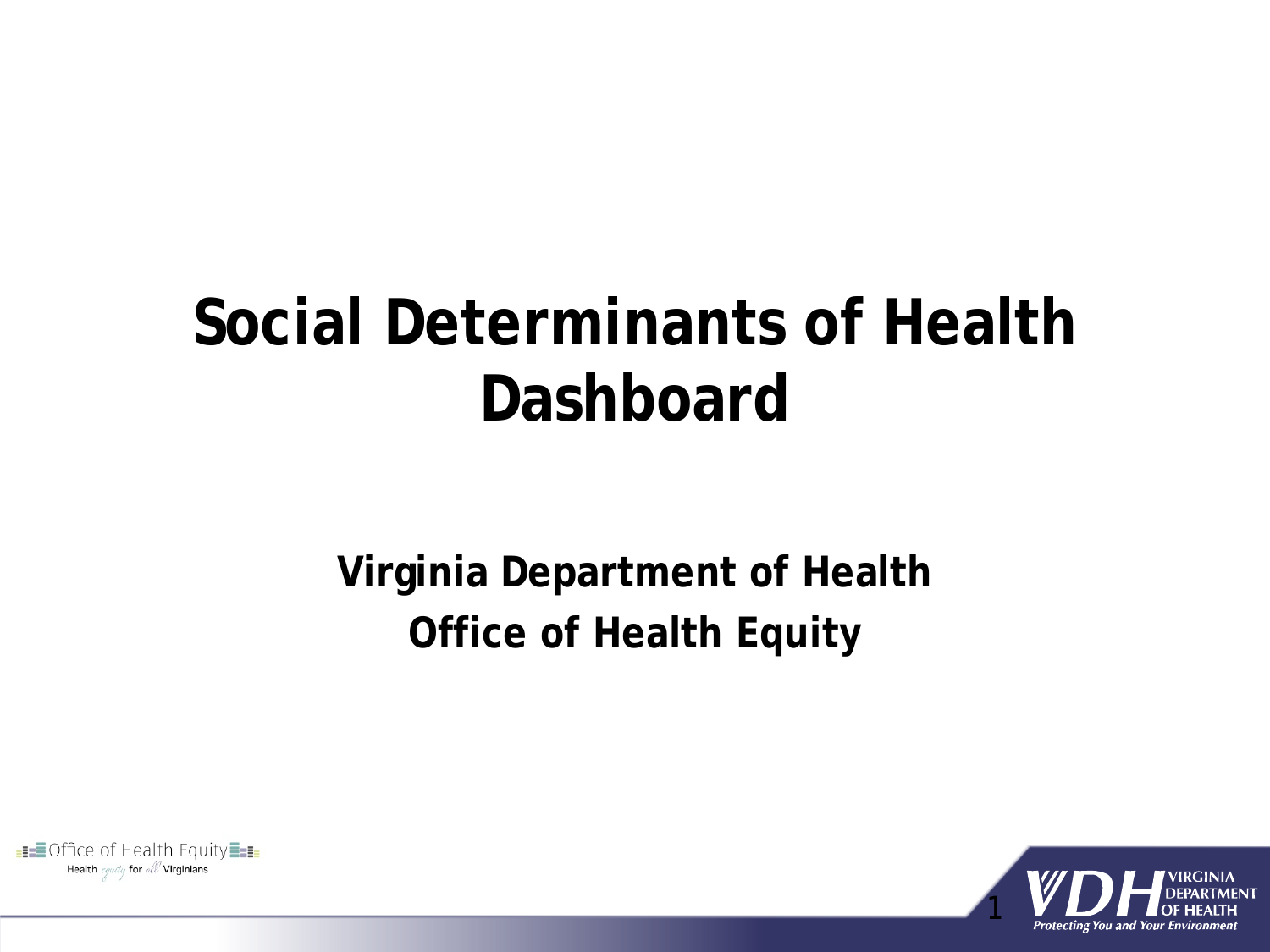# Division of Social Epi

### **Vision**

Information with Impact.

### **Mission**

To provide information and insight to the public, stakeholders and policy-makers that inspires them to take actions that improve the lives of vulnerable Virginians

### **Leading with Data**



### **Strategic Priorities**

- Engage stakeholders, policymakers and the public with actionable information.
- Cultivate a stable workforce with diverse academic backgrounds, experiences and skills.
- Develop high quality data products and continuously improve existing products**.**
- Translate social epidemiology research to the Commonwealth.

<http://www.vdh.virginia.gov/health-equity/division-of-social-epidemiology/>



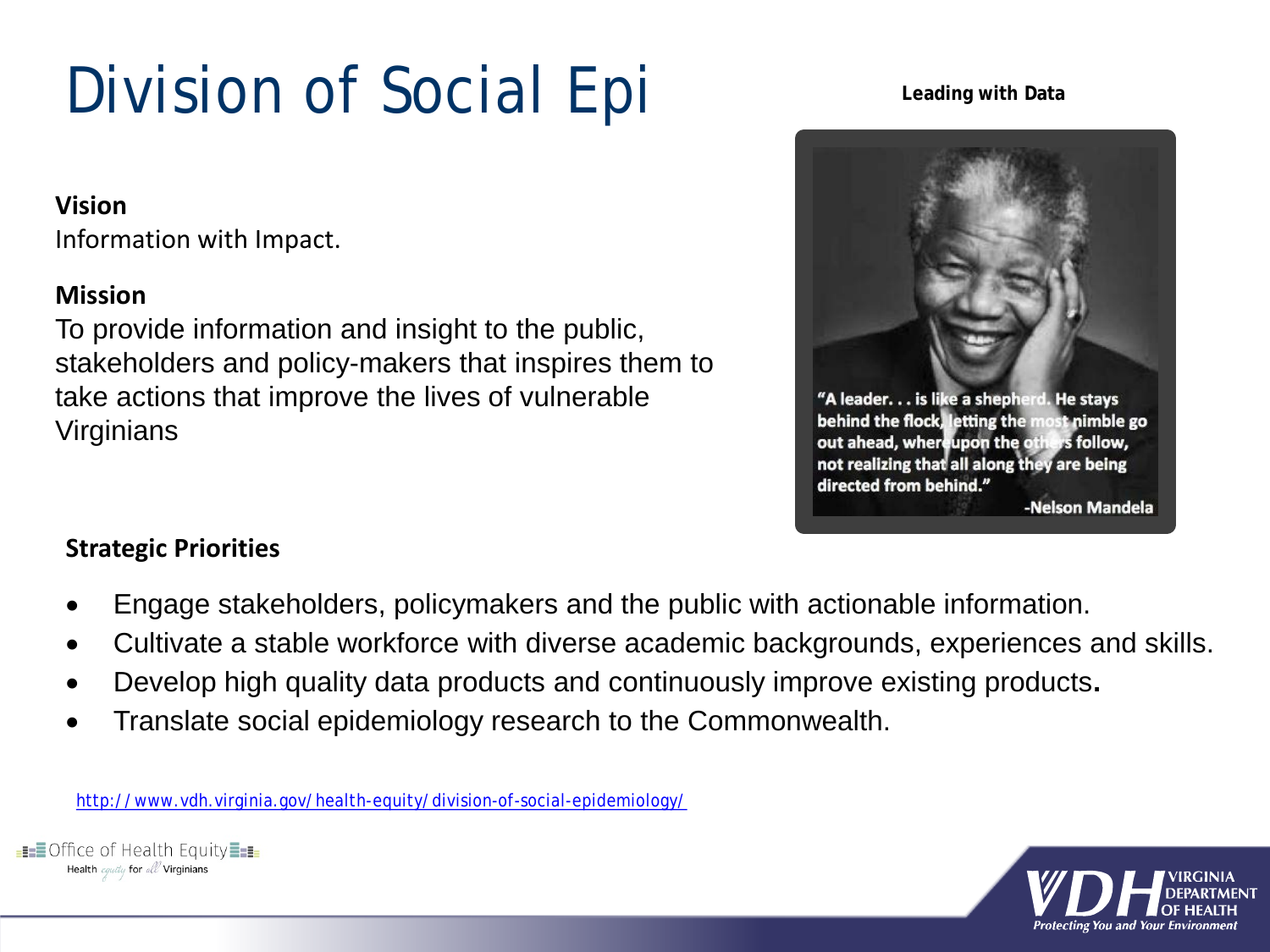# Programmatic Priorities

• Workforce & Access to Care



- Health Equity & Health Disparities
- OHE Program Support & Impact Analysis

**Our Values Effectiveness Excellence** Collaboration



**EEOffice of Health Equity** Health equity for all Virginians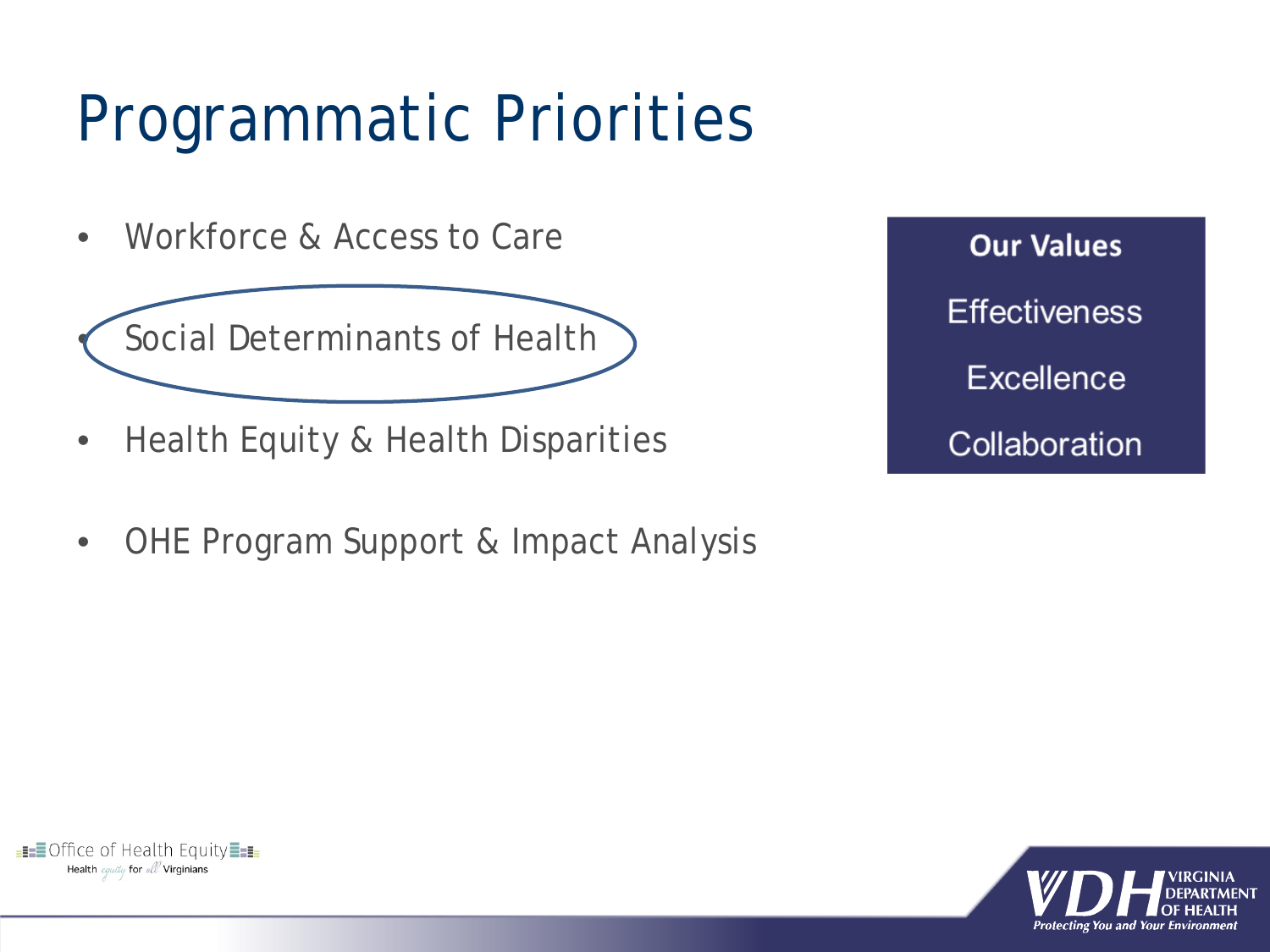**The Social Determinants of Health** are the aspects of the environment in which people are born, grow up, live, work, and age, as well as the systems put in place to deal with illness. (CDC)



**ELEOffice of Health Equity** Health equity for all Virginians

[Vitalyst Health](http://vitalysthealth.org/wp-content/uploads/2015/05/Healthy-Communities-and-social-determinants-final.pdf)

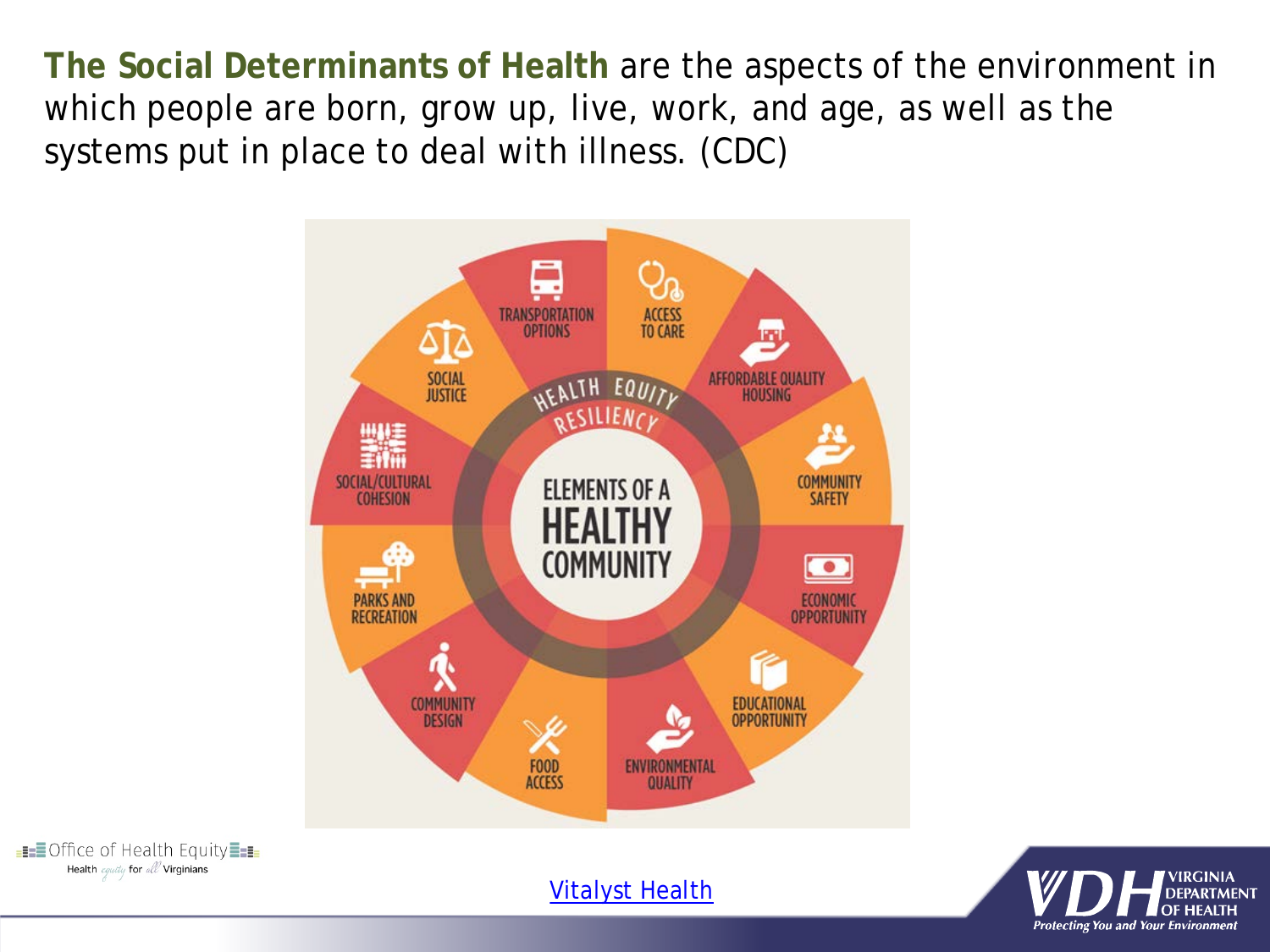# SDOH Health Impacts



Societal Characteristics: 55% Medical Care: 20% Health Behaviors: 20% Genes/Biology: 5%



**[CDC](https://www.cdc.gov/nchhstp/socialdeterminants/faq.html)**

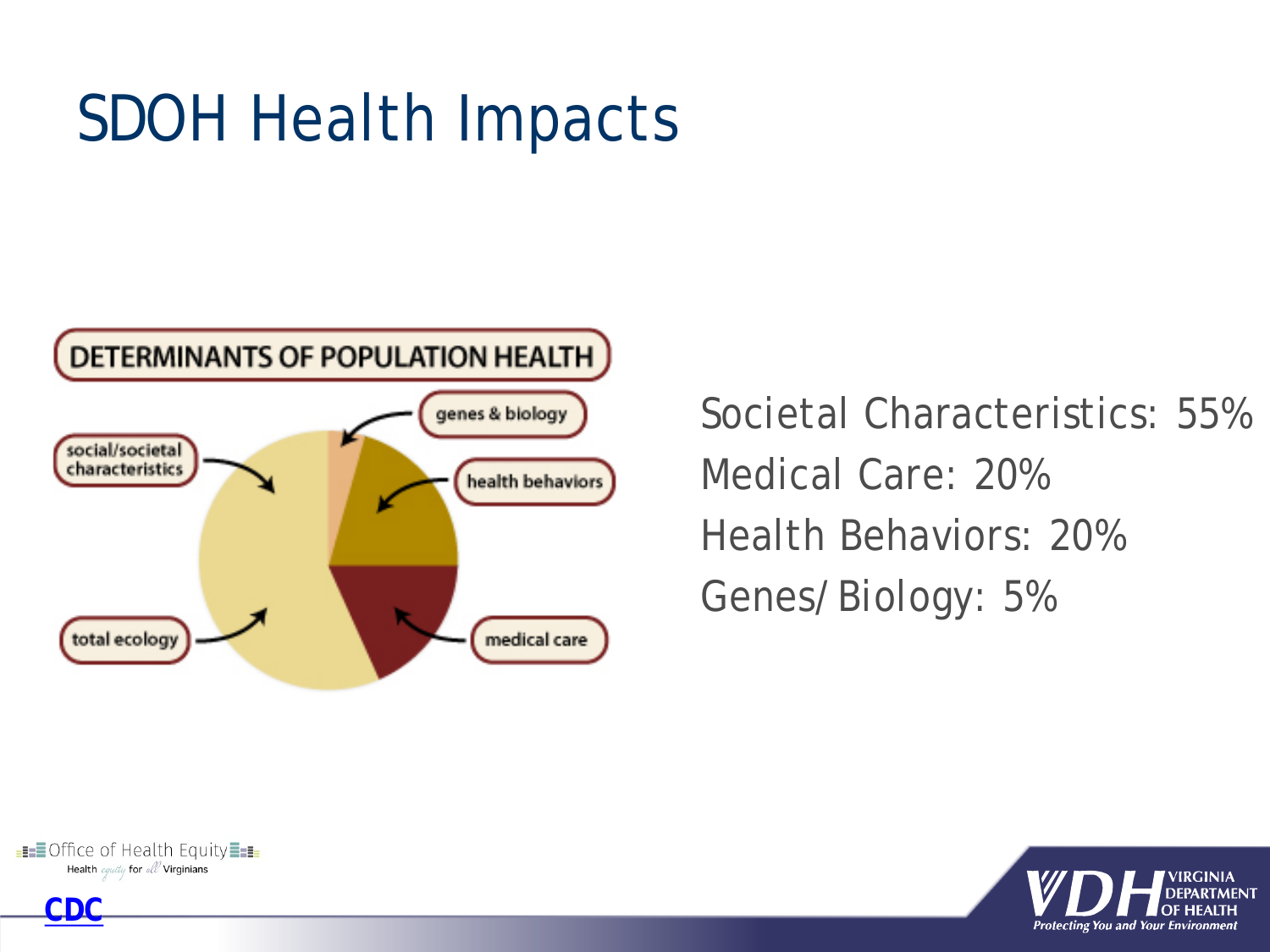Health equity for all Virginians

Q

#### HOME ABOUT US HOW DO I HEALTH TOPICS A-Z LOCAL HEALTH DEPARTMENTS DATA NEWSROOM PLAN FOR WELL-BEING



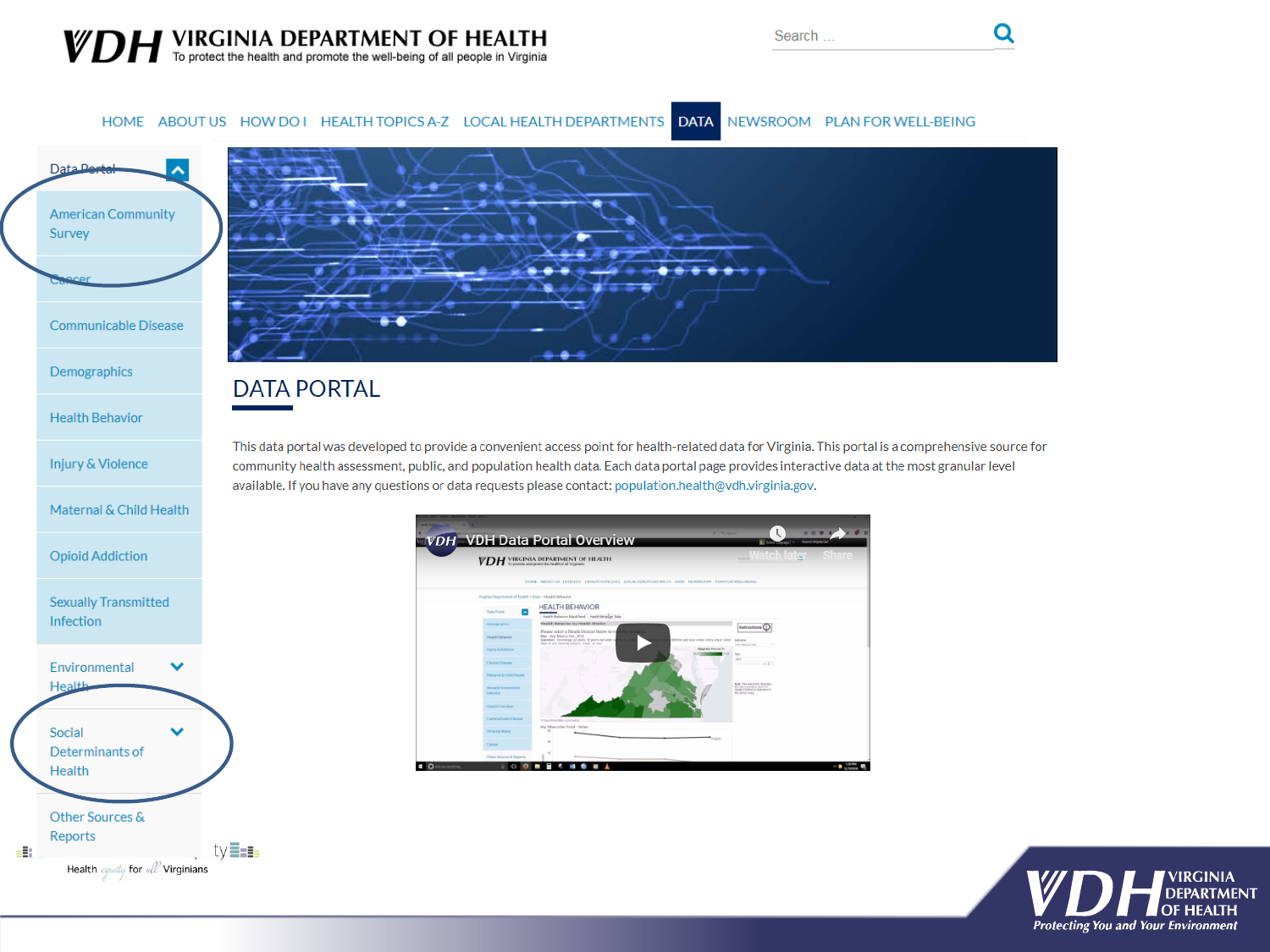### AMERICAN COMMUNITY SURVEY

### **Virginia Locality Profile - 2016**

This page displays the profile for localities in Virginia based on the 5-Year American Community Survey (ACS) data for 2016. Use the Select Year control to filter changes in the table. Click on a characteristic in the table to have it displayed on the map.

#### **Select Locality**

 $\blacktriangledown$ Campbell County





**ELEOffice of Health Equity** Health equity for all Virginians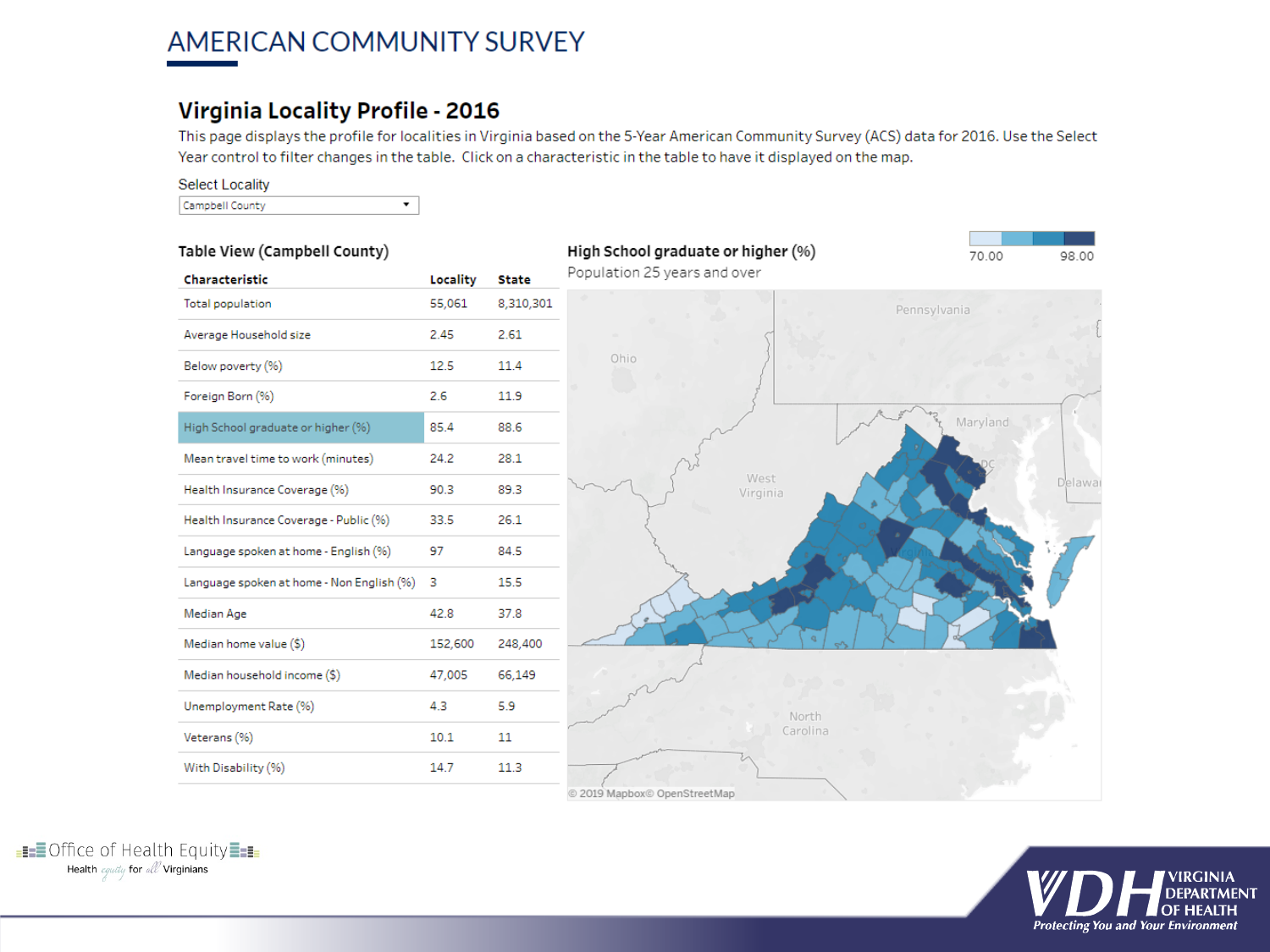## Social Determinants of Health Dashboard

## Purpose

- Inform
	- Community Health Needs Assessment
	- Grant Applications
	- Public
- More complex indicators than ACS dashboard
	- Most Epidemiologists can access ACS data with a little training.
- Harder to find indicators.
- Valid annual indicators (when possible) & trend.

<http://www.vdh.virginia.gov/data/social-determinants-of-health/>

**EEOffice of Health Equity** Health equity for all Virginians

## Sources include:

Federal: Bureau of Economic Analysis Bureau of Labor **Statistics** Census Bureau: SAIPE SAHIE CVAP ACS

Virginia: Board of Elections Department of Education Virginia Employment Commission

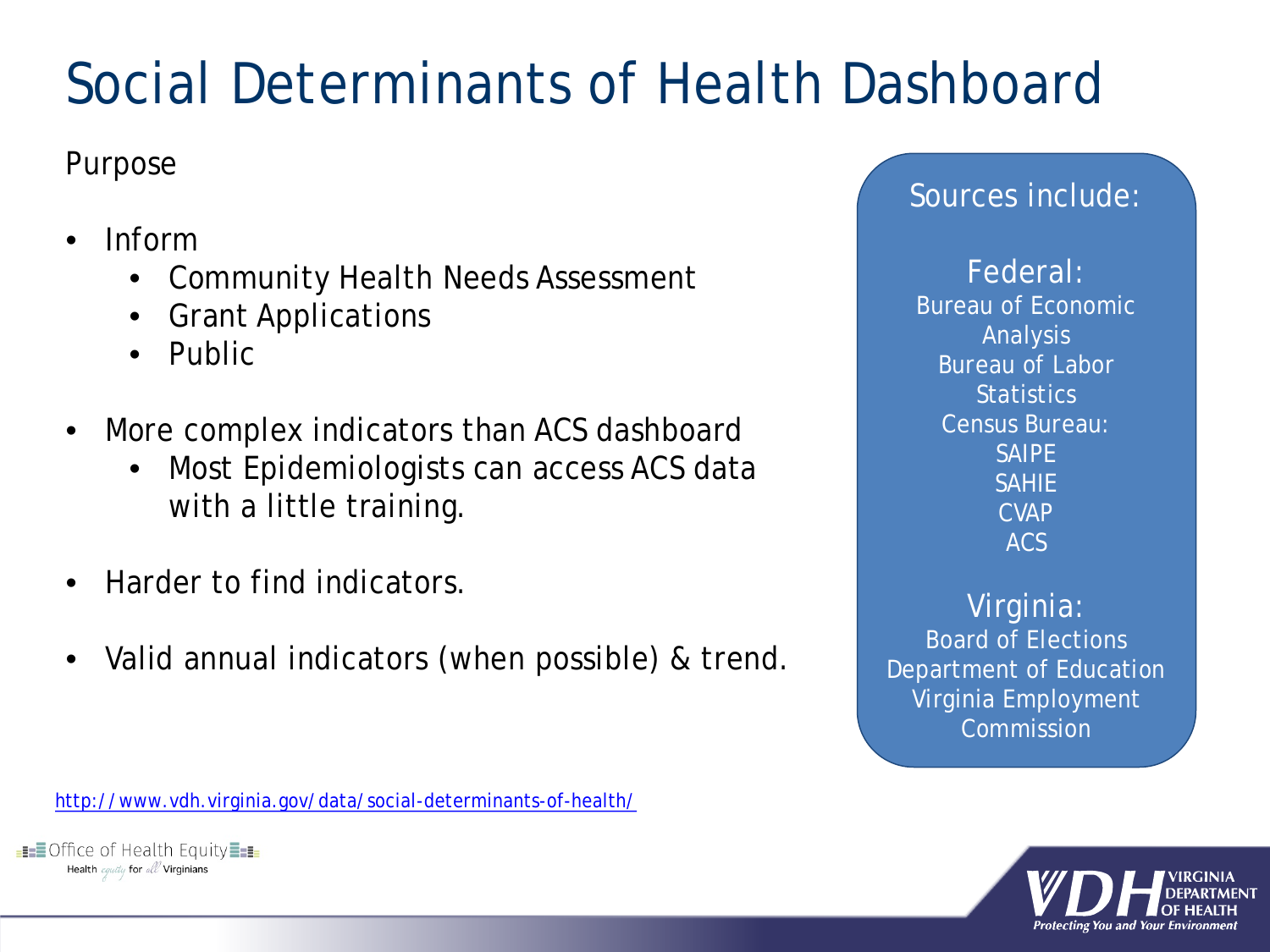## Social Determinants of Health Dashboard



Please select a locality from the map to view the trendline below







### • Voter Turnout <http://www.vdh.virginia.gov/data/social-determinants-of-health/>

**EE**Office of Health Equity Health equity for all Virginians

## Indicators:

- **Poverty**
- Child Poverty
- Unemployment
- Uninsurance
- Uninsured Children
- Educational Spending
- Per Capita Income
- Per Capita Income Maintence Benefits
- Income per Job
- Cost-burdened **Households**
- Home Ownership
- Working Age Population
- Working Age Education
- Limited English **Proficiency**
- 

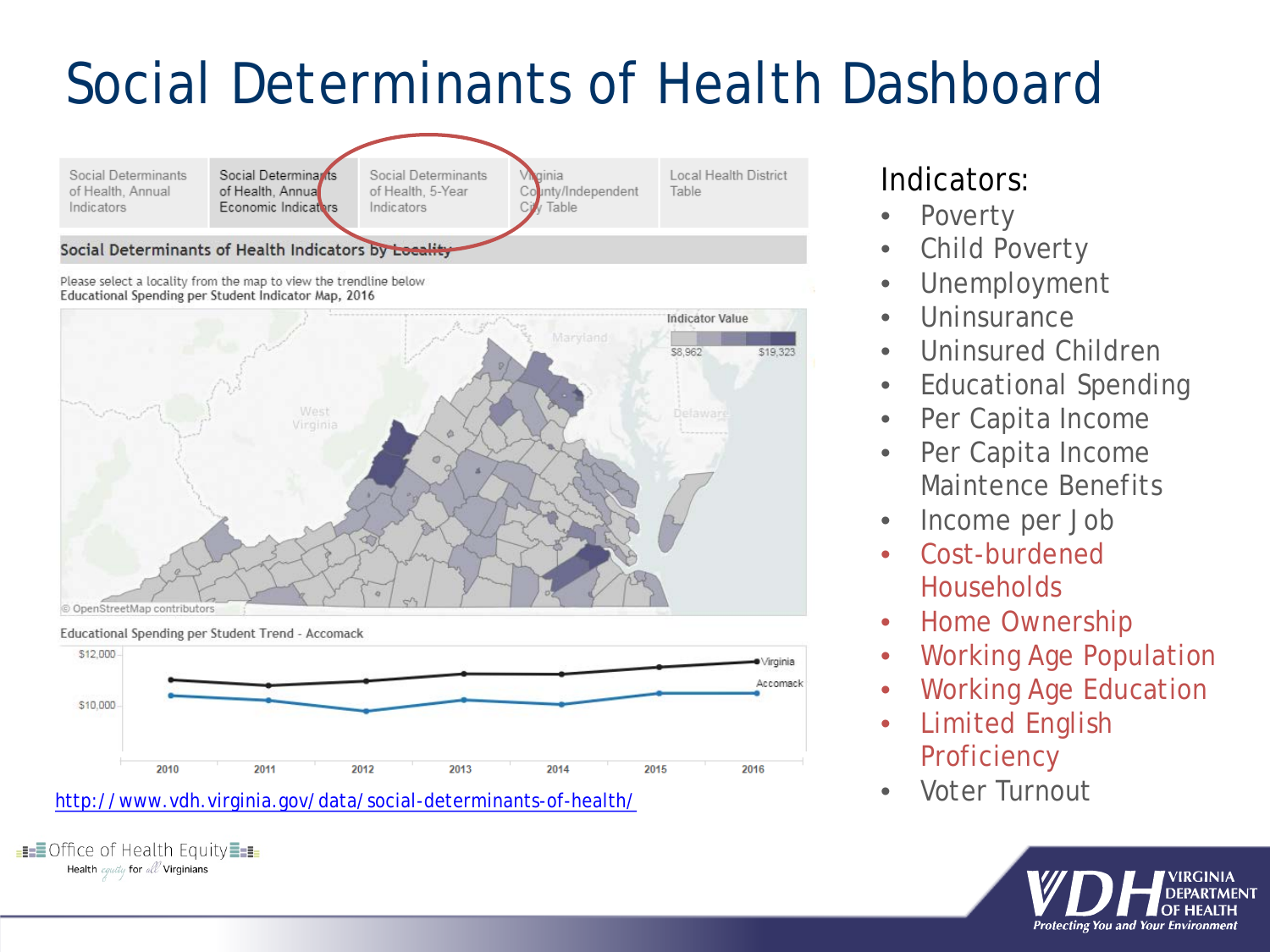|  | Social Determinants<br>of Health, Annual<br>Indicators | Social Determinants<br>of Health, Annual<br>Economic Indicators | Social Determinants<br>of Health, 5-Year<br>Indicators | Virginia<br>County/Independent<br>City Table | Local Health District<br>Table |
|--|--------------------------------------------------------|-----------------------------------------------------------------|--------------------------------------------------------|----------------------------------------------|--------------------------------|
|--|--------------------------------------------------------|-----------------------------------------------------------------|--------------------------------------------------------|----------------------------------------------|--------------------------------|

#### **Social Determinants of Health Table**

#### Health District (For Virginia, Choose "All")

₹

New River

\*Due to the manner in which the Bureau of Economic Analysis allocates data for compiling Gross Domesitc Product, data for Colonial Heights is included in the Chesterfield Health District for the following indicators: Per Capita Income, Per Capita Income Maintenance Benefits and Per Job Income.

#### **Annual Estimates**

|                                        | 2010     | 2011     | 2012     | 2013     | 2014     | 2015        | 2016     |
|----------------------------------------|----------|----------|----------|----------|----------|-------------|----------|
| <b>Education Spending per Student</b>  | \$9,961  | \$9,736  | \$9,759  | \$9,775  | \$9,954  | \$10,303    | \$10.434 |
| Per Capita Income                      | \$28,689 | \$30.107 | \$31,354 | \$31,339 | \$32.910 | \$34,481    | \$34,706 |
| Per Capita Income Maintenance Benefits | \$622    | \$619    | \$623    | \$628    | \$605    | <b>S600</b> | \$595    |
| Per Job Income                         | \$40,103 | \$40,623 | \$41,961 | \$42.627 | \$44.228 | \$45,735    | \$45,821 |
| <b>Children in Poverty</b>             | 19%      | 19%      | 19%      | 20%      | 18%      | 18%         | 16%      |
| <b>Population in Poverty</b>           | 19%      | 20%      | 21%      | 21%      | 21%      | 19%         | 18%      |
| <b>Unemployment Rate</b>               | 8%       | 7%       | 6%       | 6%       | 6%       | 5%          | 5%       |
| <b>Uninsured Children</b>              | 7%       | 6%       | 6%       | 6%       | 6%       | 5%          | 5%       |
| <b>Uninsured Population</b>            | 17%      | 16%      | 16%      | 16%      | 14%      | 11%         | 10%      |
| <b>Voter Turnout</b>                   | 33%      | 28%      | 51%      | 33%      | 30%      | 28%         | 56%      |

#### Five Year Estimates (American Community Survey)

|                                              | 2010 | 2011 | 2012 | 2013 | 2014 | 2015 | 2016 |
|----------------------------------------------|------|------|------|------|------|------|------|
| <b>Cost Burdened Households</b>              | 32%  | 32%  | 32%  | 32%  | 31%  | 29%  | 29%  |
| <b>Home Ownership Rate</b>                   | 64%  | 63%  | 62%  | 62%  | 62%  | 61%  | 61%  |
| <b>Working Age Population</b>                | 70%  | 70%  | 70%  | 70%  | 69%  | 69%  | 69%  |
| Working Age Population w/o a HS Diploma      | 11%  | 10%  | 11%  | 10%  | 9%   | 9%   | 9%   |
| Working Age Population w/ a Bachelor Degree  | 31%  | 32%  | 32%  | 33%  | 34%  | 35%  | 36%  |
| <b>Limited English Proficient Population</b> | 2%   | 2%   | 2%   | 2%   | 2%   | 2%   | 2%   |



 $\overline{\mathbf{v}}$ 

Ĉ